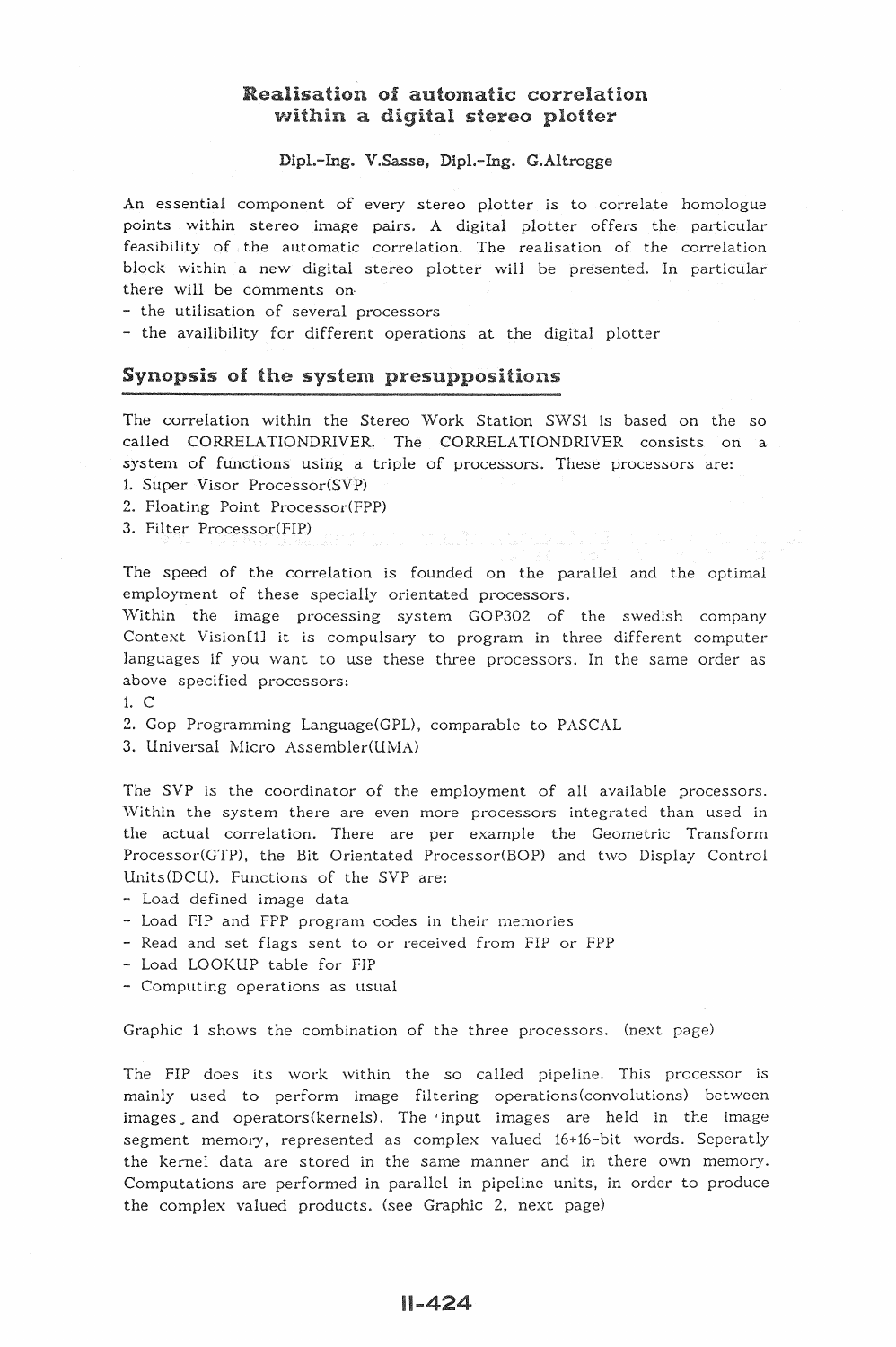

Graphic 1: Combination of processors

The FPP is normally used for further computations on the convolution outputs from the FIP, taking e.g. contextual rule modifiers into account. The processor contains pipelined hardware units for floating point addition and multiplication, together with a special unit for calculations of transcendental functions.



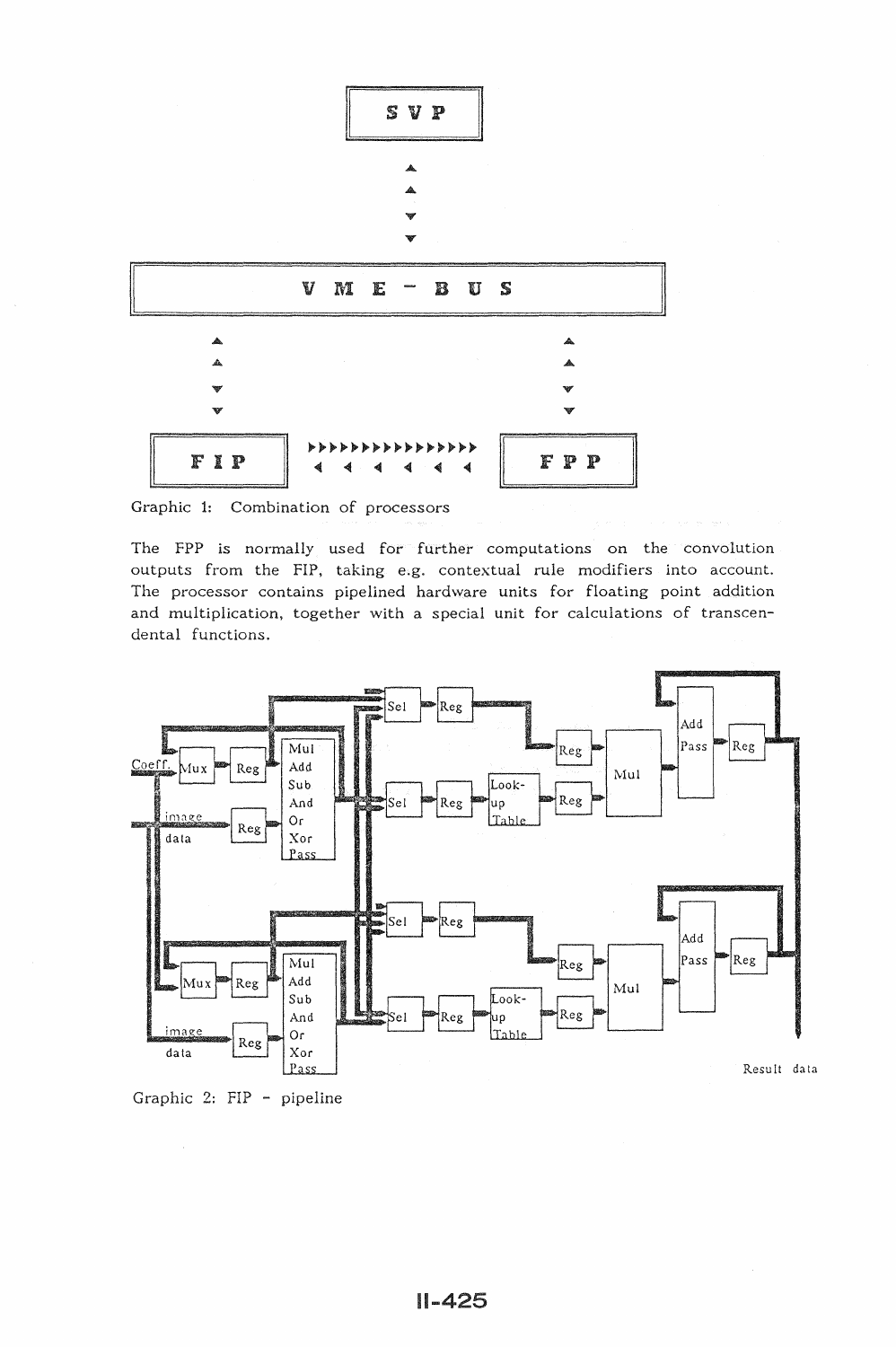# The implemented correlation algorithm

In principal the structur of the CORRELATIONDRIVER allows the implementation of any correlation algorithm. Concerning the actual version it is the algorithm of Pearson and Bravais[2J with subpixel interpolation. This is understood as an example. With the aid of it the schedule will be explained. The correlation function is:

[Pattern × Search] - [Search] × [Pattern] / n Coeff •  $\frac{1}{2}$  . The contract of  $\frac{1}{2}$  is the coeff  $\frac{1}{2}$  of  $\frac{1}{2}$  is the coeff  $\frac{1}{2}$  (1) SQRT(([Search×Search]-[Search]xx2/n)x([PatternxPattern]-([Pattern]x2)/n) with: Pattern = element z,s of pattern matrice;  $z=1, zm$ ; s=1,sm Search = element z,s of search matrice section;  $z=1, z$ s; s=1,ss  $[ ] = sum$ 

n = number of elements within pattern matrice  $zm/sm$  = number of pattern matrice rows/columns  $zs/ss$  = number of search matrice rows/columns

The following situation is presupposed:



Graphic 3

Pattern as well as search matrice contain the object information. There are three main tasks for the SVP: *1st main task = Load pattern matrice into kernel 2nd main task*  Load *pattern and search matrice 3rd main task Load codes* £or *FIP* and *FPP into memory ot: FIP into image segment* memory o£ *FIP their program memories* and start *them* 

The best explaination for the main task of the FIP is received by means of the correlation function. It is necessary to know that it is the strength of the FIP to have a the high through put of mass data additions and mutiplications. The following tenns of the formular have these requirements:

| - [Pattern] | = sum of pattern matrice                          |
|-------------|---------------------------------------------------|
|             | elements(p,m,e.)                                  |
| - [Search]  | $=$ sum of search $m.e.$                          |
|             | - [Pattern*Pattern] = sum of square of p.m.e.     |
|             | - [Search*Search] = sum of square of s.m.e.       |
|             | - [Pattern*Search] = sum of products from pattern |
|             | and search matrice elements                       |

Integrated in the flow of the FIP work there is an implicit variation of the image grey values by means of LOOKUP tables. After all this the main task of the FIP is defined. The results of the FIP are continuously transfered to the FIFO.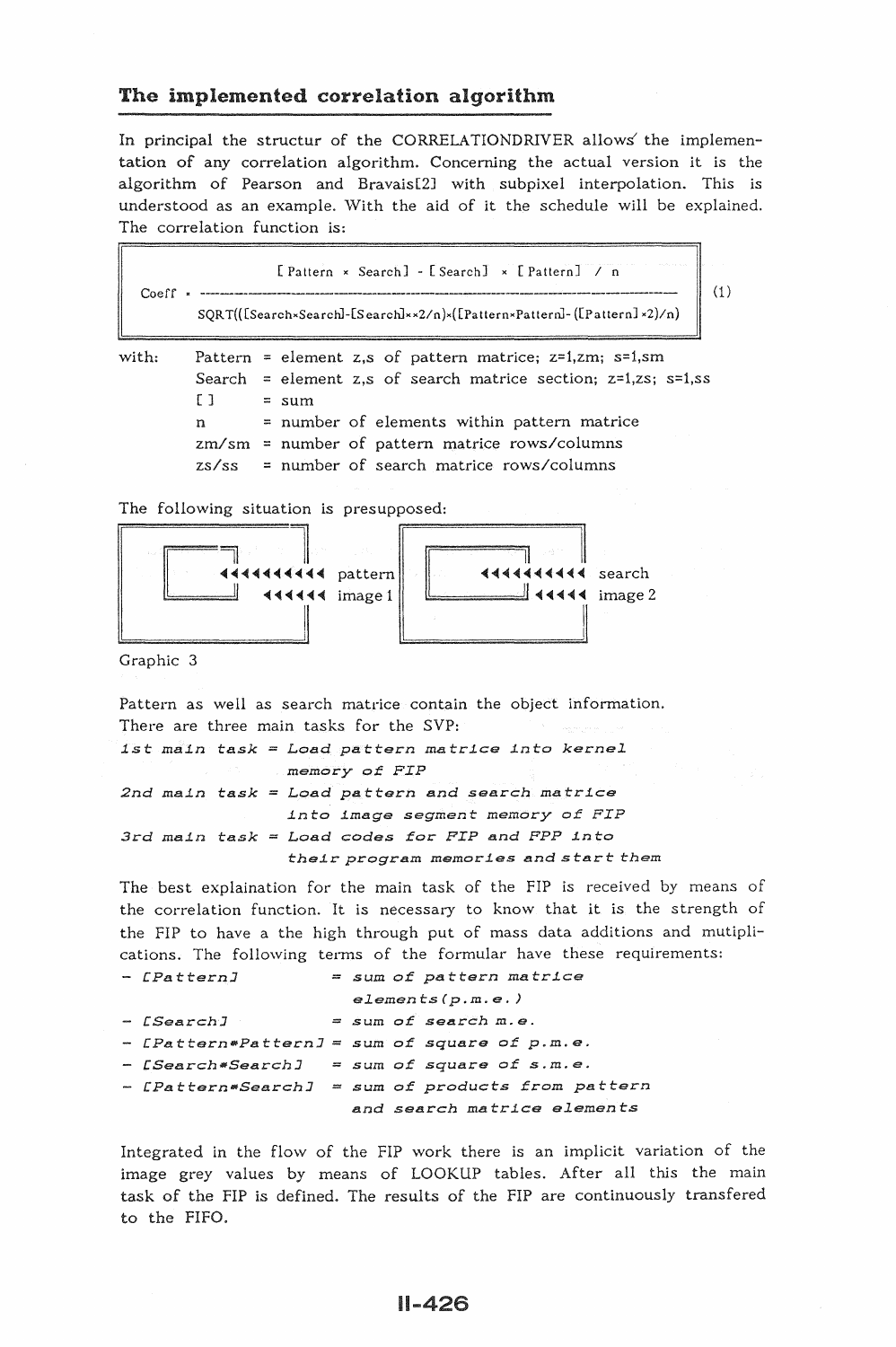Because the actual correlation uses a pattern matrice which moves through the search matrice(variable step width) deriving the coefficient for every position, the FPP can function in parallel even if only one correlation is done. This situation is similar for iterative correlation processes. There are two main tasks for the FPP:

The first is the computation of the lot of the correlation coefficients. The adjacent main task number two means interpolation for subpixel accuracy. This interpolation adjustment determines a two dimensional polynomial. The polynomial shall have the best fit within a window in the neighbourhood of the coefficient mountain top. The usage of the second main task is not compulsary.

At the end the FPP transfers his results to the SVP. Beside his control functions the SVP communicates with the world. The input parameters are sent to the SVP and the results are got from the SVP. The modular system of the CORRELATIONDRIVER needs the following input parameters: - image name 1

- image name 2
- 
- number of rows of pattern matrice
- number of columns of pattern matrice
- number of rows of search matrice
- number of columns of search matrice
- step width in row direction
- step width in column direction
- size of interpolation window(square)
- row of pattern matrice. center within image 1
- column of pattern matrice center within image 1
- $-$  row of search matrice center within image 2
- column of search matrice center within image 2

The output parameters are:

- maximal correlation coefficient
- row of maximal correlation coefficient relative to image 2 (real value)
- column of maximal correlation coefficient relative to image 2 (real value)
- standard deviation of correlation coefficient from interpolation
- error code

The communication takes place mainly via structures within specially defined files. Depart from this it is possible to define the last four input parameters (matrice centres) manually using the display and the mouse. \Vith a view to the floating mark at the digital stereo plotter this will be a necessity. Graphic 4 shows a global flow chart of the CORRELATIONDRIVER. (next page)

The internal communication between the processors happens with the help of flags. In this way parallel processes can be regulated. Furthermore pay attention to the circumstances that it is not necessary to repeat all of the ten named correlation steps again and again. If a measurement series is executed with constant correlation parameters the first 6 steps have to be done only once. This certainly implies an essential time saving.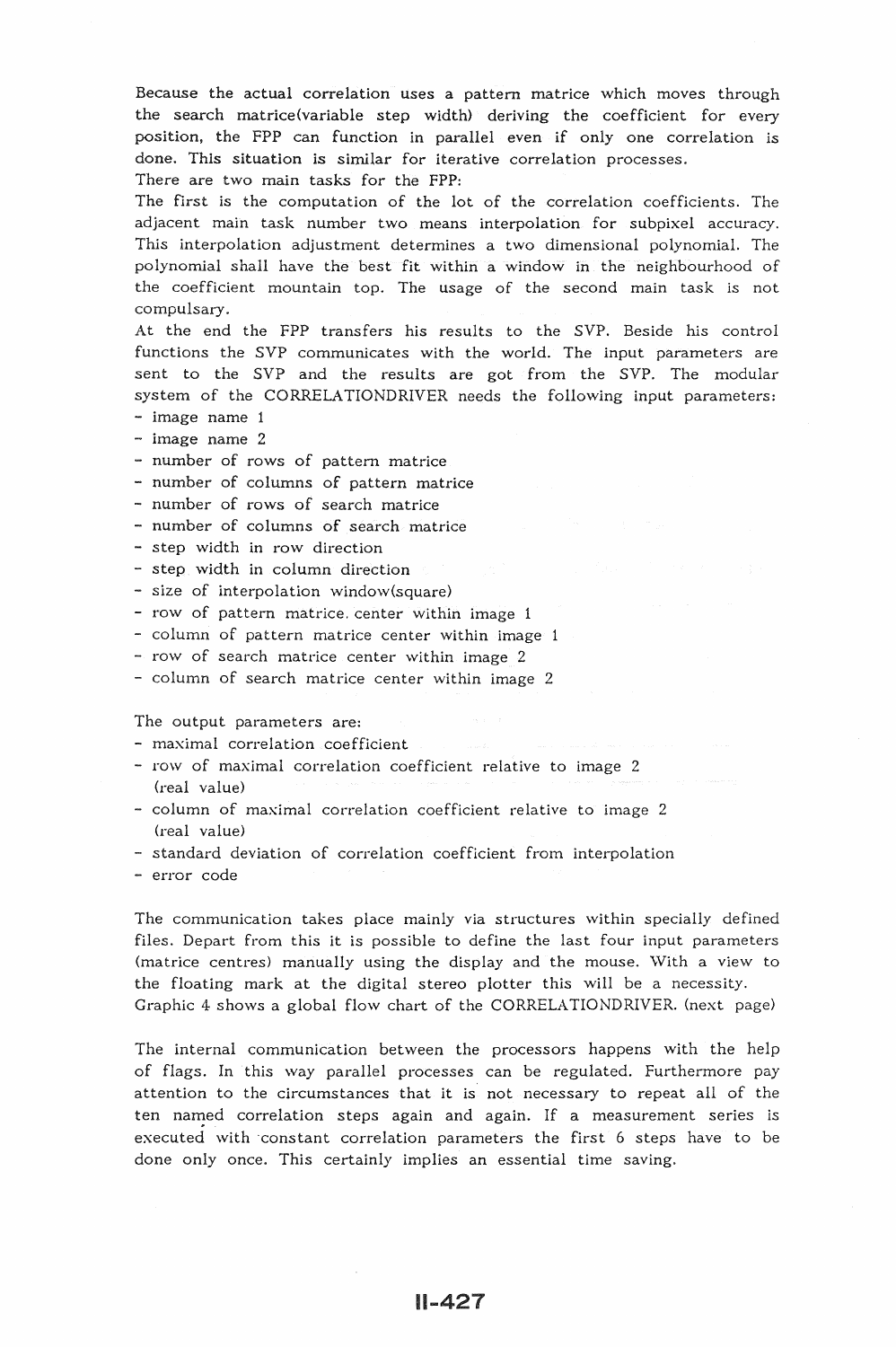

Graphic 4: global flow chart of CORRELA TIONDRIVER

To get a more detailed understanding of the correlation loop look at graphic 5.

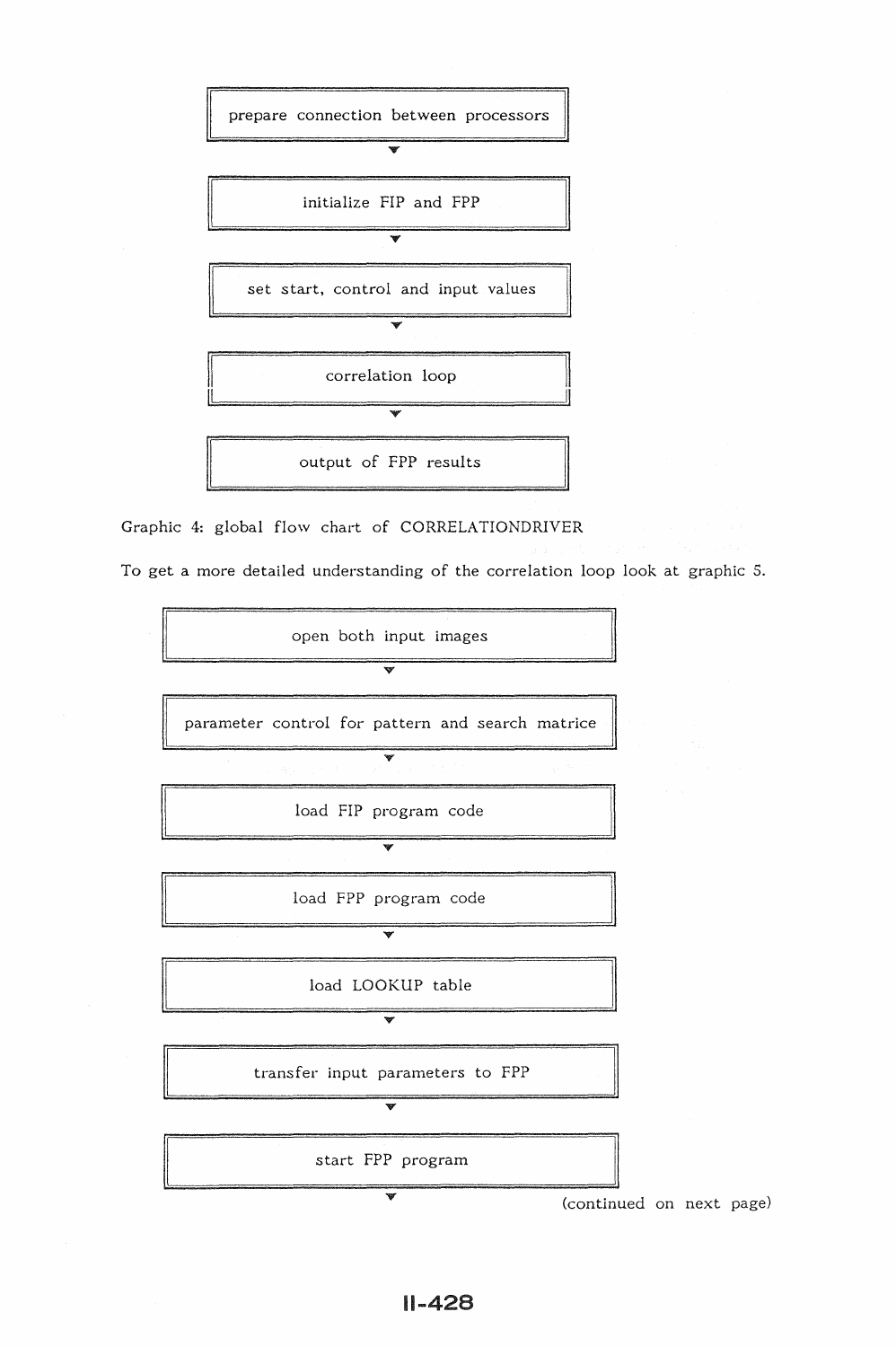

Graphic 5: Loop

# Hardware dependend limits

Two further aspects have an important meaning for the actual correlation; - maximum size of correlation matrices - speed of correlation Concerning the size of pattern and search matrice four memories and their size have to be taken into consideration. *4 096* ml.croword.s *<-* program memory £or *FIP code 15 625* ml.crowords *<- data.* memory £or *FPP code 4 096 16+16Bl.t-words<- kerneL memory 16 384 16+16Bl.t-words<- l.ma.ge memory*  One microword consists of 64 bit.

For the computation of the maximal size we take into account *number* o£ *eLements* o£ *pattern ma.trl.ce -> ELEMENTS*  - number *o£ correLation coe££1.cl.ents -> COEFFICIENTS -Length of ma.l.n program code* £or *FIP, here constant 66 ml.crowords* 

The maximal pattern matrice size is derived on the basis of the criterias FIP program memory and kernel memory. The requirement of space within the FIP program memory illustrates the following formular( $2$ ):

ELEMENTS microwords  $\cdot$  66 microwords  $\cdot$  4 096 microwords  $\|$  (2)

Table 1 illustrates that the pattern matrices size is mainly limited by the FIP program memory(see column 5). The number of ELEMENTS in column 4

|              |  |              | maximums |     |                                                  |  |
|--------------|--|--------------|----------|-----|--------------------------------------------------|--|
| $\mathbf{I}$ |  |              |          |     | example   rows   columns   ELEMENTS   microwords |  |
|              |  |              |          |     |                                                  |  |
|              |  | $\mathbf{z}$ |          |     | 5                                                |  |
|              |  |              |          |     |                                                  |  |
|              |  | -3-          | 223      | 669 | 4080                                             |  |
|              |  | 25           | 26       | 650 | 3966                                             |  |

Table 1: maximal pattern matrice size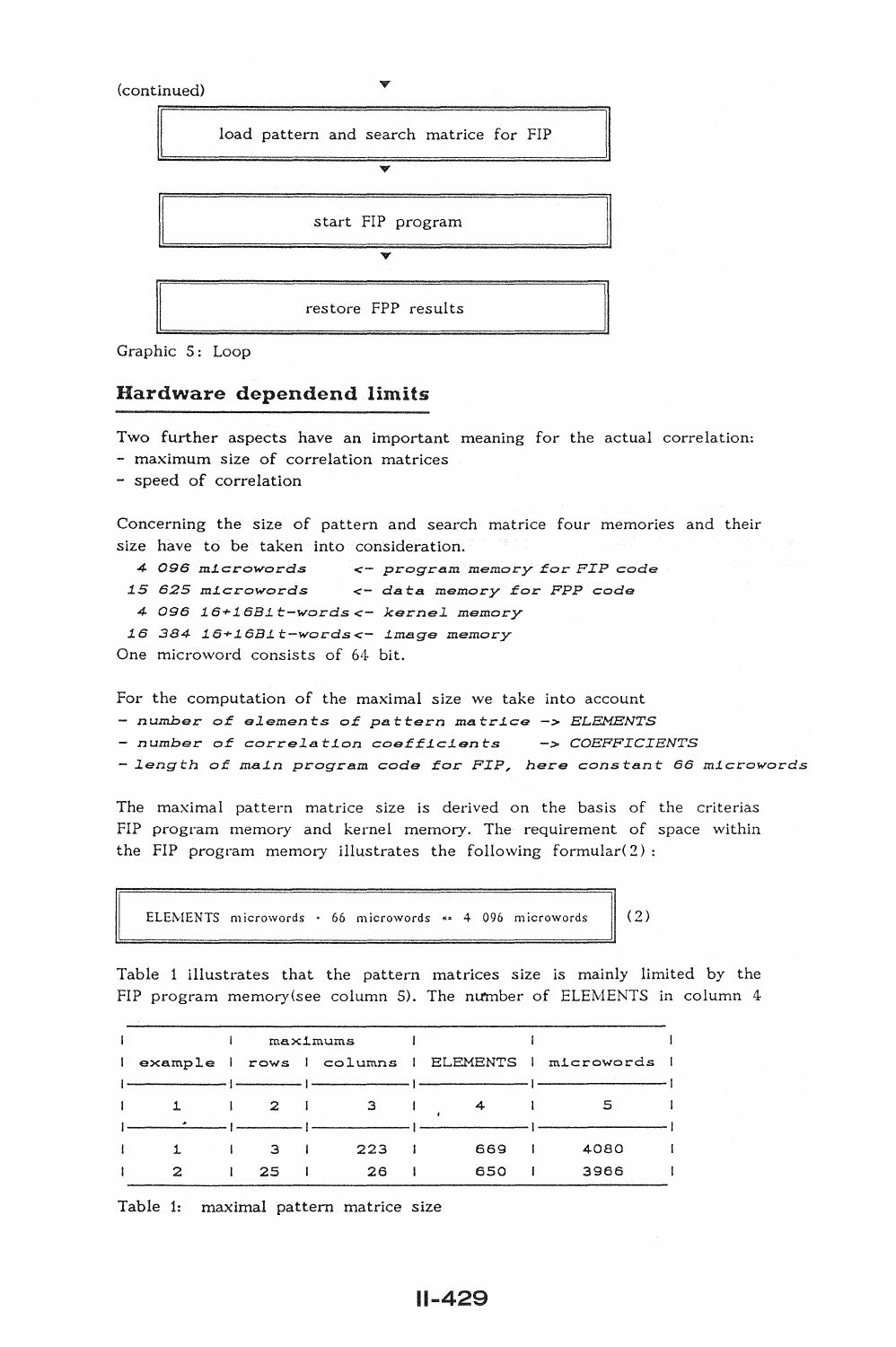never reachs the kernel memory limitation. The maximal search matrice size is found on the basis of the criterias FPP data memory and image memory.

|         |                |              |              |                | maximums       |  |         |    |               |              | sum                 |            |  |
|---------|----------------|--------------|--------------|----------------|----------------|--|---------|----|---------------|--------------|---------------------|------------|--|
|         |                | pattern      |              | matrice<br>- 1 | search matrice |  |         |    | COEFFI-       |              |                     | о£         |  |
| l exam. |                | rows         | $\mathbf{1}$ | columns        | rows           |  | columns |    | <b>CIENTS</b> |              |                     | elements i |  |
|         |                |              |              |                |                |  |         |    |               |              |                     |            |  |
|         | 1              | $\mathbf{2}$ |              | з              | 4              |  | 5       |    | 6             |              | 7<br>$\sim 10^{-1}$ |            |  |
|         |                |              |              |                |                |  |         |    |               |              |                     |            |  |
|         | з              | з            |              | 3              | 3              |  | 5 458   | 5  | 460           |              | 16                  | 383        |  |
|         | 4              | 3            |              | 3              | 20             |  | 818     |    | 14 688        |              |                     | 16 369     |  |
|         | 5              | з            |              | 3              | 127            |  | 127     |    | 15 625        |              | 16                  | 138        |  |
|         | 6              | 3            |              | 223            | 3              |  | 3 238   |    | 5 016         | $\mathbf{I}$ |                     | 16 383     |  |
|         | $\overline{7}$ | 3            |              | 223            | 13             |  | 208     |    | 10 846        |              | 16                  | 373        |  |
|         | 8              | з            |              | 223            | 56             |  | 280     |    | 2, 132        |              |                     | 16 349     |  |
|         | $\mathbf{Q}$   | 25           |              | 26             | 25             |  | 629     |    | 604           |              | 16                  | 375        |  |
|         | 10             | 25           |              | 26             | 56             |  | 280     | 8  | 160           |              | 16                  | 330        |  |
|         | 11             | 25           |              | 26             | 126            |  | 124     | 10 | 098           |              | 16 <sup>°</sup>     | 274        |  |

Table 2: maximal search matrice size

As it is shown in table 2 the presuppositions for the correlation matrice sizes are entirely acceptable. To visualize the data of the table graphic 6 has been drawn. Of course row and column can be exchanged.



Graphic 6: maximal search matrice size

# Speed of the correlation

If one talks about correlation one of the first questions will be that of the speed. Therewith the second characteristic of the correlation within the digital stereo plotter will be considered. The following data mean especially the time which is necessary to complete one loop(see above). The correlation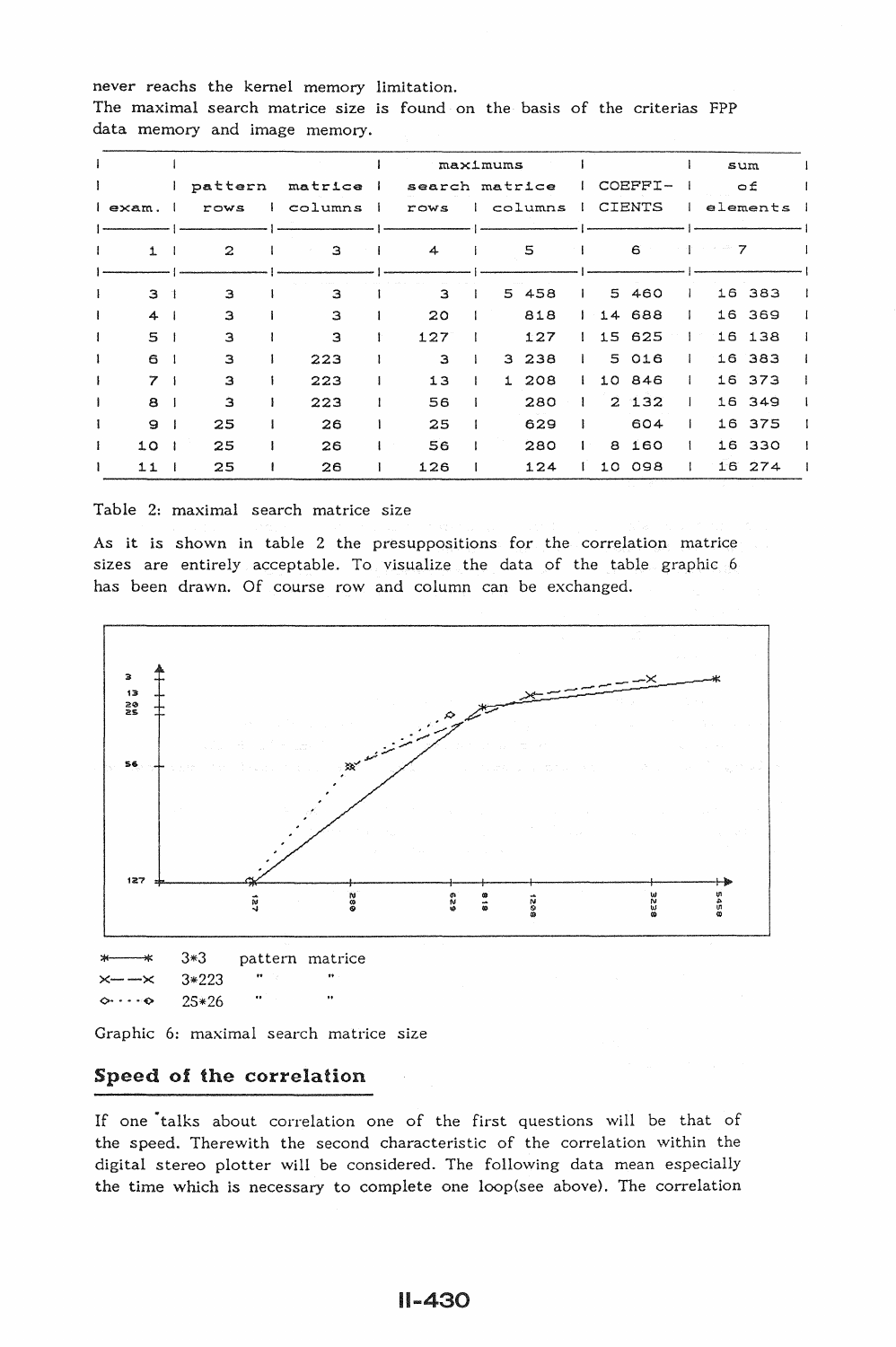|              |      |              |                  |              |         | -1           |                |              |              |         |              |                |               | $\mathbf{I}$ |              | time cons.          |  |
|--------------|------|--------------|------------------|--------------|---------|--------------|----------------|--------------|--------------|---------|--------------|----------------|---------------|--------------|--------------|---------------------|--|
|              |      | $\mathbf{I}$ | pattern          |              | matrice | -1           | search matrice |              |              |         |              |                |               |              |              | COEFFI-lcorrelation |  |
| Ł            | exa. |              | rows             | $\mathbf{I}$ | columns | - 1          | rows           |              |              | columns | $\mathbf{I}$ |                | <b>CIENTS</b> |              |              | $ $ [millisec.] $ $ |  |
|              | 1    |              | $\boldsymbol{z}$ |              | з       |              | $\overline{4}$ |              |              | 5       |              |                | 6             |              |              | $\overline{7}$      |  |
| I            |      |              |                  |              |         | ı            |                |              |              |         |              |                |               |              |              |                     |  |
| I            | 12   | Ŧ            | 3                | $\mathbf{I}$ | 3       | ÷            | з              | 1            | 5.           | 458     |              | 5              | 460           | - 1          |              | 290                 |  |
| ł            | 13   | 1            | 3                | 1            | 3       | ł            | 20             | 1            |              | 818     |              | 14             | 688           | - 1          |              | 670                 |  |
| ł            | 14   | 1            | 3                | $\mathbf{I}$ | 3       | I            | 127            | 1            |              | 127     | J.           | 15             | 625           | - 1          |              | 770                 |  |
| I            | 15   | ŧ            | 3                | 1            | 223     | I            | 3              | 1            | 3            | 238     | $\mathbf{I}$ | 5              | 016           |              | 1            | 070                 |  |
| I            | 16   | T            | з                | $\mathbf{I}$ | 223     | 1            | 13             | 1            | $\mathbf{1}$ | 208     |              | 10             | 846           | - 1          | з            | 790                 |  |
| ł            | 17   | 1            | 3                | ł            | 223     | 1            | 56             | 1            |              | 280     | 1            | $\overline{a}$ | 132           |              | 1            | 170                 |  |
| ı            | 18   | 1            | 25               | $\mathbf{I}$ | 26      | 1            | 25             | -1           |              | 629     | $\mathbf{I}$ |                | 604           | - 1          |              | 290                 |  |
| ı            | 19   | ı            | 25               | T            | 26      | ł            | 56             | J            |              | 280     | -1           | 8              | 160           |              | $\mathbf{2}$ | 820                 |  |
| ı            | 20   | 1            | 25               | ŧ            | 26      | -1           | 126            | 1            |              | 124     | H            | 10             | 098           | -1           | з            | 540                 |  |
| t            | 21   | 1            | 25               | I            | 26      | 1            | 50             | $\mathbf{I}$ |              | 40      |              |                | 375           | $\mathbf{I}$ |              | 190                 |  |
| 1            | 22   | ł            | 25               | ı            | 26      | ł            | 50             | t            |              | 50      |              |                | 625           | $\mathbf{I}$ |              | 270                 |  |
| 1            | 23   | ł            | 25               | ŧ            | 26      |              | 50             | Ħ            |              | 75      |              | 1              | 250           | $\mathbf{1}$ |              | 480                 |  |
| 1            | 24   | Ţ            | 25               | ł            | 26      | ł            | 50             | 1            |              | 100     |              | 1              | 875           | -1           |              | 740                 |  |
| $\mathbf{I}$ | 25   | ŧ            | 25               |              | 26      | T            | 50             |              |              | 150     |              | з              | 125           | -1           | $\mathbf{1}$ | 160                 |  |
| t            | 26   | ł            | 25               | 1            | 26      | ł            | 50             | $\mathbf{I}$ |              | 200     | 1            | 4              | 375           | -1           | 1            | 590                 |  |
| $\mathbf{I}$ | 27   | ŧ            | 25               | $\mathbf{I}$ | 26      | -1           | 50             | $\mathbf{I}$ |              | 250     | 1            | 6              | 250           |              | 2.           | 040                 |  |
| $\mathbf{I}$ | 28   | 1            | 13               | $\mathbf{I}$ | 13      |              | 32             | $\mathbf{I}$ |              | 32      | -1           |                | 380           | - 1          |              | 70                  |  |
| ŧ            | 29   | 1            | 13               | 1            | 13      | $\mathbf{I}$ | 32             | 1            |              | 43      |              |                | 620           | - 1          |              | 90                  |  |
| L            | 30   | 1            | 13               |              | 13      |              | 32             | 1            |              | 75      | 1            | 1              | 260           | -1           |              | 160                 |  |
| ſ            | 31   | 1            | 13               |              | 13      |              | 32             |              |              | 106     |              | 1              | 880           | - 1          |              | 220                 |  |
|              | 32   |              | 13               |              | 13      |              | 32             | ł            |              | 168     |              | з              | 120           |              |              | 336                 |  |
|              | 33   |              | 13               |              | 13      | Ţ            | 32             | $\mathbf{I}$ |              | 231     |              | 4              | 380           |              |              | 490                 |  |
|              | 34   |              | 13               |              | 13      |              | 32             |              |              | 325     |              | 6              | 260           |              |              | 640                 |  |

investigations discern between matrice sizes and the dependend correlation coefficients. The subpixel interpolation is only a matter of some 10 milliseonds.

Table 3: time consumption



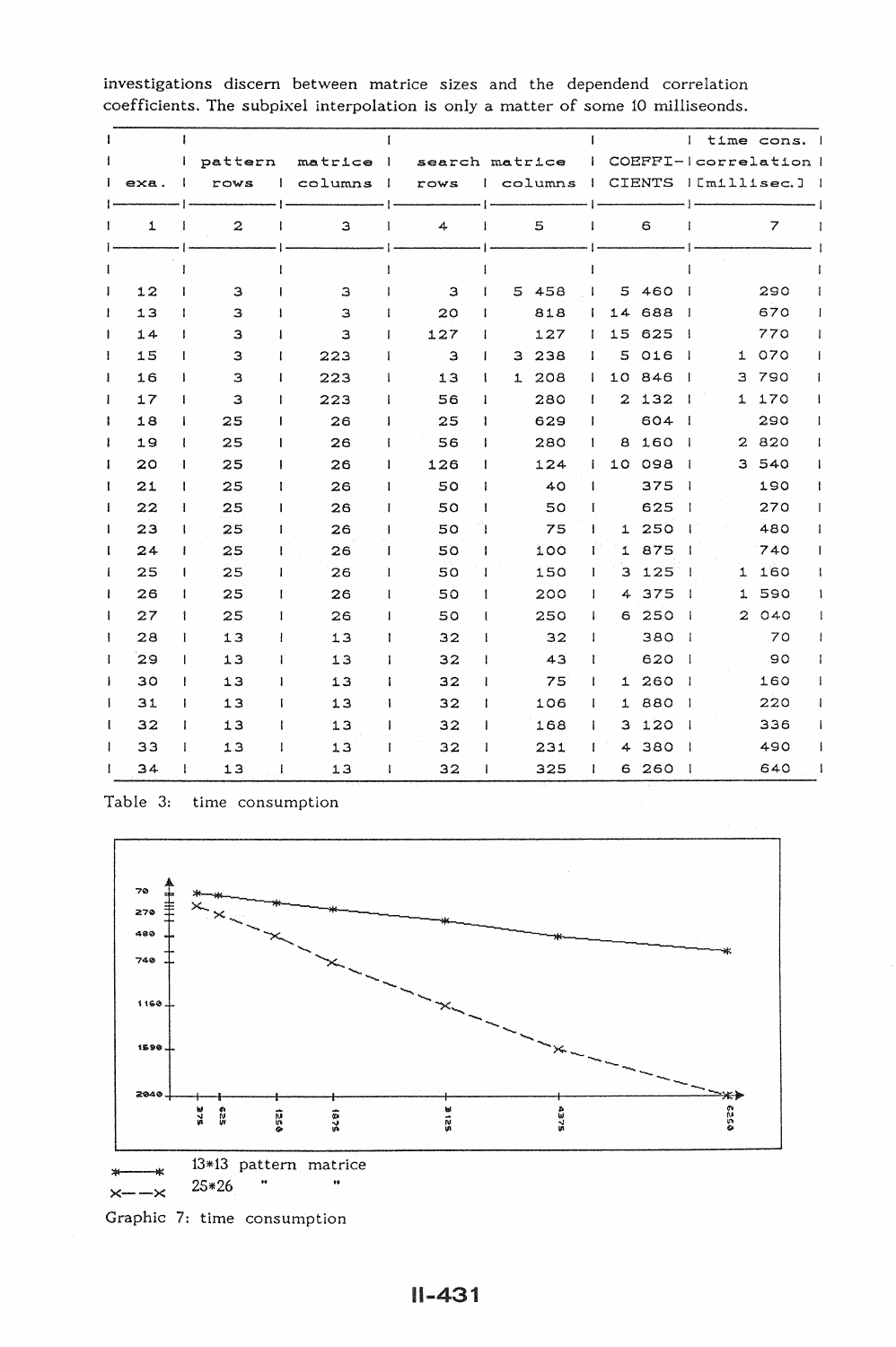The examples from number 18 to 34 are additionally illustrated by graphic 7 to give an overview of expected time consumptions of correlation for predefined matrice sizes.

The linear dependency between the duration of correlation and the number of computed coefficients is unequivocal. As expected this means the better the approximation the quicker the correlation. Furthermore pay attention to the result, that multiplying the pattern matrice fourfold increases the time consumption from threefold up to fourfold dependend on the number of coefficients.

### Possibilities of employment

The described CORRELATIONDRIVER has been implemented within the digital stereo plotter[3] within the following sections:

- interior orientation of aerial photographs
- interactive correlation of image pairs
- $-$  creation of digital elevation models(DEM)

The interior orientation of aerial photographs is kind of an exception, because in this case the real image 2, i.e. a section near to the fiducial marks, has to be correlated with a synthetic mask. The operator positions the floating mark approximately on the respective fiducial mark. And again as explained synthetic pattern will be correlated within a defined search matrice. This means a essential acceleration for the interior orientation of aerial photographs.

In the investigated example it needs only 0.26 seconds to correlate fiducial mark mask of the size 17\*17 pixels with a 49\*49 pixel search matrice. No operator will be able to surpass this speed. The accuracy is not a matter of this paper, because we handle a well known algorithm. Furthermore the operator is enabled to take the measurement of fiducial marks manually, if the accuracy results seem not to reach acceptable values for what reason how ever.

The correlation of image pairs can be done interactively. With the help of the mouse pattern as well as search matrice position are chosen and correlated.

For the creation of a DEM the following concept is valid. A number of optional image coordinates within a file A determines positions for the left image. The related file B contains the approximations for the right image. By the correlation the correct positions of the homologue points are found. Finally the program derives object coordinates with the additional help of the orientation data.

#### Summary

The actual presented CORRELATIONDRIVER explaines the special possibilities of a digital stereo plotter using different processors in parallel. Firstly, the work of the operator obtains an essential faciliation. Secondly, monotonous works can be done a lot faster. The assignment of homologue points takes places within tenth of a second.

The CORRELATIONDRIVER should be understood as an example. In a similar manner it is possible to implement other algorithms as developed in the last few years. The usage of the method of least squares suggests the additional integration of the geometric transform processor(GTP). With the